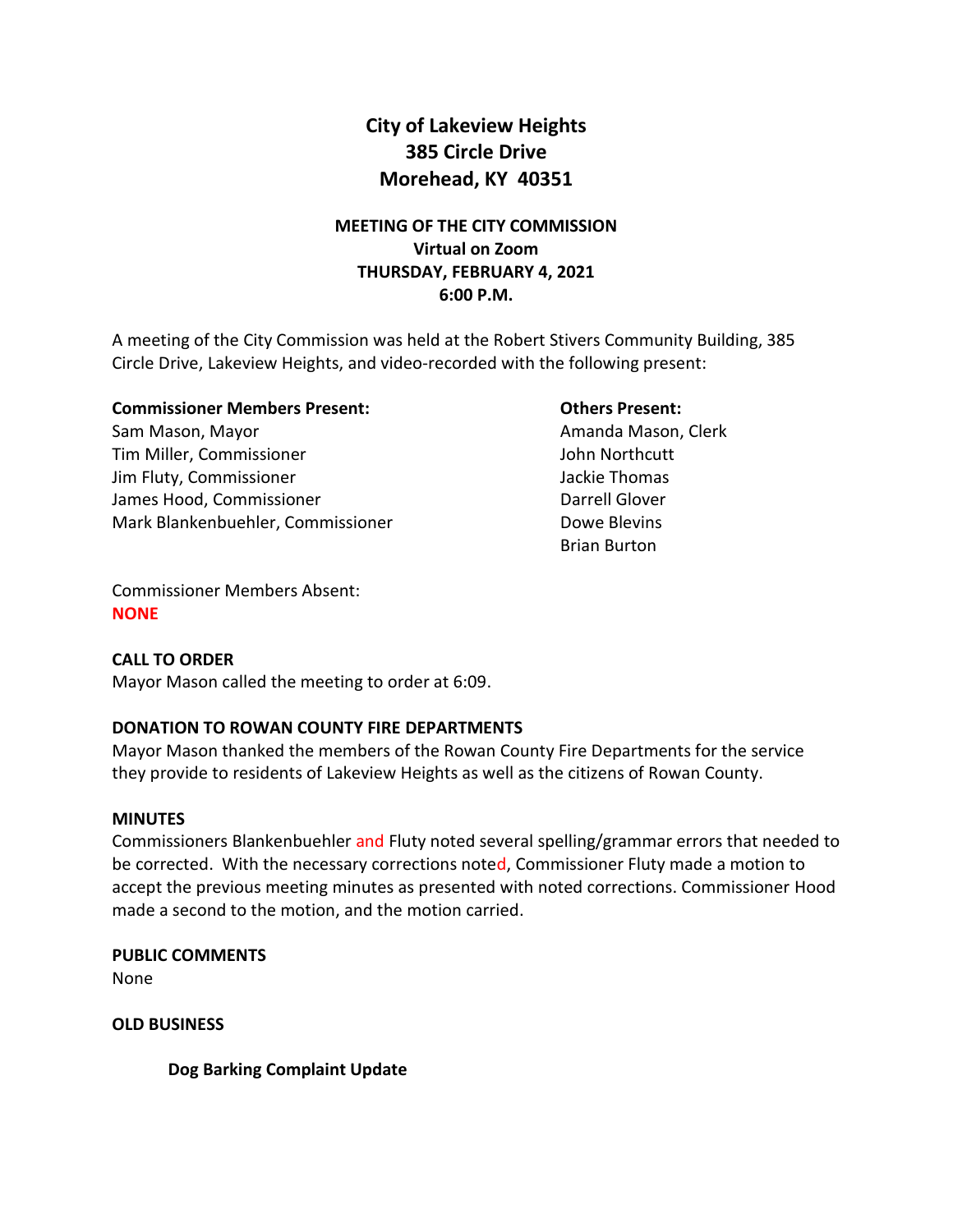Mayor Mason indicated that the Masons ordered another shock collar for the dogs. It has been in use and the barking has almost completely stopped. Upon receiving a letter from Mr. Lamb's attorney, the Masons sought legal counsel to respond. If additional issues arise, the council will be informed.

#### **Speed Bump on the Dam**

Mayor Mason attempted to dig a hole for the sign but stopped for the time being. The bump was damaged again; therefore, additional repairs are necessary. Commissioner Fluty questioned whether other bumps that were sticking up across the neighborhood could cause any potential damage to vehicles. Mayor Mason said there did not appear to be any risk to vehicles. The commission discussed other speed bumps that had been damaged in recent weeks.

#### **New Business**

#### **Treasurer's Report**

The monthly financial report was presented by Treasurer/Clerk Mason with two corrections noted in the Road Fund account. Commissioner Fluty made a motion to accept the report as presented. Commissioner Blankenbuehler made a second to the motion, and the motion carried.

### **KLC (Kentucky League of Cities) Membership**

Mayor Mason spoke to the KLC attorney who indicated that The City of Lakeview Heights was currently not a member of the KLC, as the membership dues had not been paid. Mayor Mason spoke to Terri Johnson to help remedy the situation. She sent an invoice for membership due of \$400. The City of Lakeview Height has been a member of KLC for many years. Commissioner Fluty made a motion to approve payment for the KLC Membership dues. Commissioner Hood made a second to the motion, and the motion carried.

#### **KLC League Handbook**

Mayor Mason provided the commission with a description of the KLC League Handbook. He indicated that the handbook could be purchased at the cost of \$50.00. The book discusses issues the city might face, but advised that it should not be used as a replacement for consultation with a city attorney on certain matters. Commissioner Fluty indicated that he felt that it would be good to have such a resource tangibly available to commissioners if/when needed. Commissioner Fluty made a motion to purchase the handbook. Commissioner Blankenbuehler made a second to the motion, and the motion carried.

#### **Late Night Traffic**

Mayor Mason indicated that concern had been raised by residents regarding late night traffic and noise from such traffic was a nuisance. Commissioner Miller stated